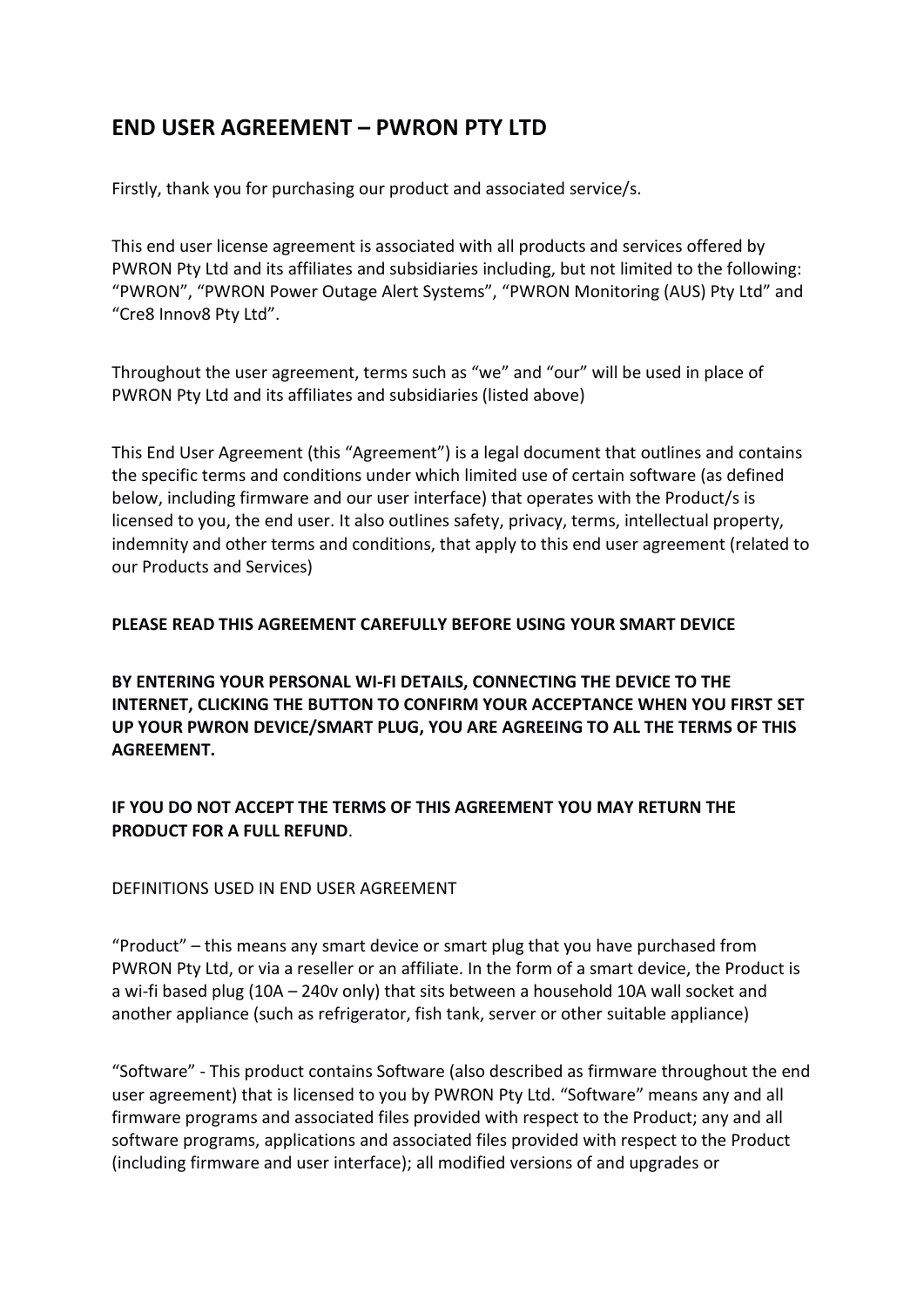improvements to such programs (such as those provided via web-based updates), all subsequent versions of such programs, and all copies of such programs and files.

Software as described above *does not* include any Open Source Software that may have been used/implemented with our Product.

"You" or "End User"- By "you" or "End User" we mean the purchaser, recipient or other end user of the Product containing the Software or the purchaser, recipient or any other reasonably assumed end user.

### 1. TERM OF END USER AGREEMENT

This Agreement is effective when you use our Product and/or Software, which will constitute your acceptance of, and agreement to, this End User Agreement.

## 2. THE LICENSE GRANT

PWRON Pty Ltd hereby grants you the right to use one copy of the firmware in object code form solely on the smart device/product to use our product as described (power outage alert system).

You may not transfer this right, copy or use this firmware in any other manner (except any open source code that may have been used – which will have it's own user/license agreement)

You may use the user interface (and associated software) for the customization of your account, including but not limited to: access and changes to billing, access and changes to alert recipients, access to analytics and user dashboard.

Our firmware and user interface may be updated from time to time, when required, this Agreement will govern any upgrades or updates provided by PWRON Pty Ltd that replace and/or supplement the original firmware.

### 3. THE LICENSE RESTRICTIONS

The Software is licensed, not sold, to you. You own the smart device only.

You have the non-exclusive right to use the Software in accordance with this Agreement only.

You may not modify, adapt or otherwise create derivative works from the Software (including firmware) or the Product (smart device) containing the Software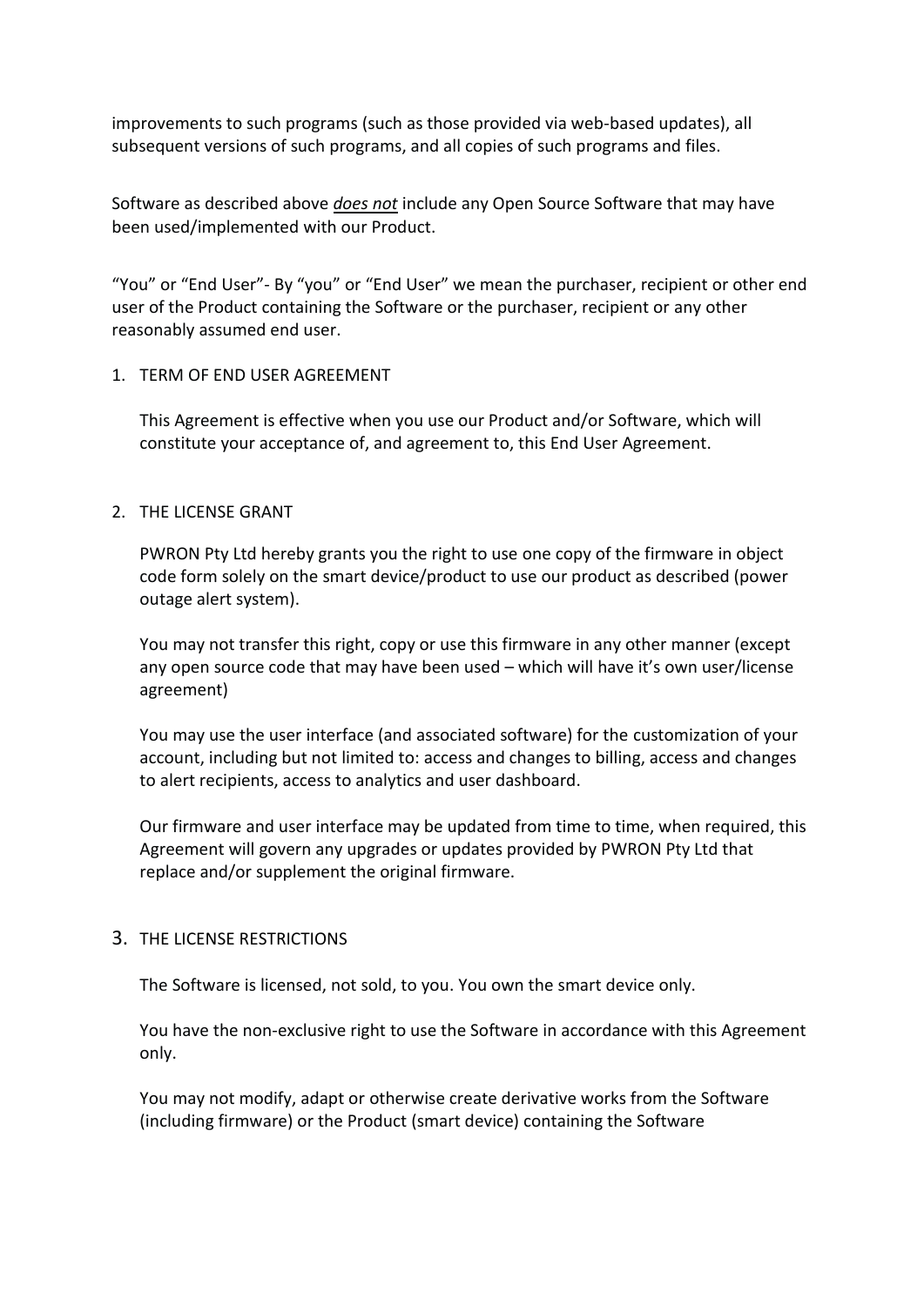You may not lease, sublicense, resell, rent, loan, redistribute, or otherwise transfer, whether for commercial purposes or otherwise, the Software. You may not reverse engineer, disassemble, decrypt or decompile the Product or the Software or otherwise try to reduce the Software to a human-readable form.

You may not remove or alter any copyright, trademark or other proprietary notices contained in the Software.

You may not use the Product or any part of the Software to develop a competing hardware and/or software product.

You may not copy the firmware or operate it separately from the Product onto which it is embedded

You may not use the Software to transmit software viruses or other harmful computer code, files or programs, or to circumvent, disable or otherwise interfere with securityrelated features of the Software or use the Software to collect or harvest any third party's personally identifiable information, to send unauthorized commercial communications or to invade the privacy rights of any third party.

You may not use the Software for any unlawful purpose, and/or in any manner that breaches this Agreement. All rights not expressly granted to you by PWRON Pty Ltd under this Agreement are hereby reserved by PWRON Pty Ltd.

This license does not apply to Open Source Software contained in the Software. Rather, the terms and conditions in the applicable Open Source Software license shall apply to the Open Source Software. Nothing in this Agreement limits your rights under, or grants you rights that supersede, any Open Source Software license.

#### 4. OUR INTELLECTUAL PROPERTY

All title and intellectual property rights (including without limitation all copyrights, patents, trade secret rights and trademark rights) in and related to the Software and Product are owned by PWRON Pty Ltd and/or its affiliates and subsidiaries.

#### 5. INDEMNITY

If PWRON Pty Ltd is the subject of a claim, becomes involved in a legal proceeding, or suffers any economic loss or damage as a result of your violation of this End User Agreement, to the extent permitted by law, you will be responsible for compensating PWRON Pty Ltd for the full amount of its loss, as well as any reasonable amounts PWRON Pty Ltd incurs in solicitors' fees, expenses and court costs, except to the extent that PWRON Pty Ltd contributed to the loss or damage.

#### 6. SAFTEY AND PRECAUTIONS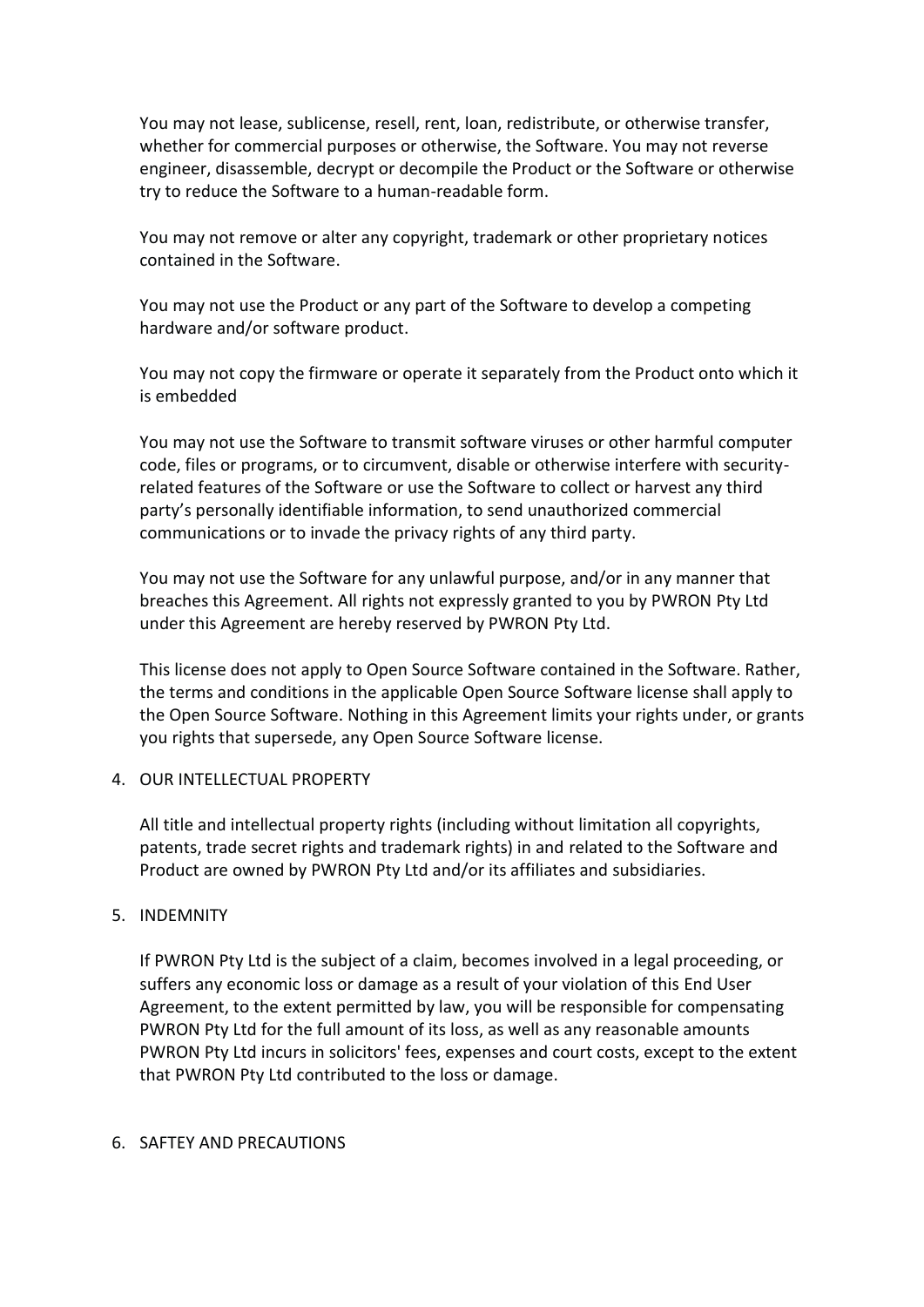You understand that you use our Product and/or Software at your own risk.

You agree that you are solely responsible for any or all loss, liability or damages to your home, business, appliances or loss of stock as the end user. PWRON Pty Ltd accepts no responsibility for any loss of stock where power outage occurs, as we provide an alert service only.

It is the end users responsibility to ensure the user interface (including appropriate alert recipients details are correct), monitoring subscription and SMS credits are up to date and in working order to ensure an alert is received when power outage occurs.

The "alarm repeat" option shall be customized via the user interface by the end user (as default is set to "never"), the "alarm repeat" option will send out an outage alert (via SMS and/or email) at the desired set times to allow for "missed" alerts by the user.

End user understands that PWRON Pty Ltd uses a third-party to send SMS and email alerts – and therefore understands that these third-party providers may, from time to time, experience service disturbances and issues with providing their service.

You are responsible for complying to any safety precautions and using the Product as described only. We are not responsible for your intentional misuse of the Product or your negligence in use of the Product – please do not open or unscrew the Product, simply return to PWRON Pty Ltd under warranty conditions for any faults for a replacement smart device.

You acknowledge that our Product should not be used in conjunction with any life saving technologies, medical or emergency applications – the monitoring is not from a "person" that can initiate any emergency calls or responses. If you have purchased this Product for this reason, please send Product back for full refund to PWRON Pty ltd.

When using our Product with a server or computer It is your responsibility to back up your system, including without limitation, any material, information or data that you store on these appliances. PWRON Pty Ltd shall have no liability for your failure to back up your system or any material, information or data.

If any portion of this Agreement or any of its terms is found to be void or unenforceable by law in a particular jurisdiction, such portion or terms shall be interpreted and enforced to the maximum extent allowed in such jurisdiction, and the remaining provisions or any part thereof will remain in full force and effect.

PWRON Pty Ltd offer a 12 month product replacement warranty period – from the time your user account is set up – if you have any concerns or questions, please seek advice from PWRON Pty Ltd infoline – we pride ourselves on customer service. All contact details can be found at [www.pwron.com.au](http://www.pwron.com.au/) or at the bottom of the user interface screen.